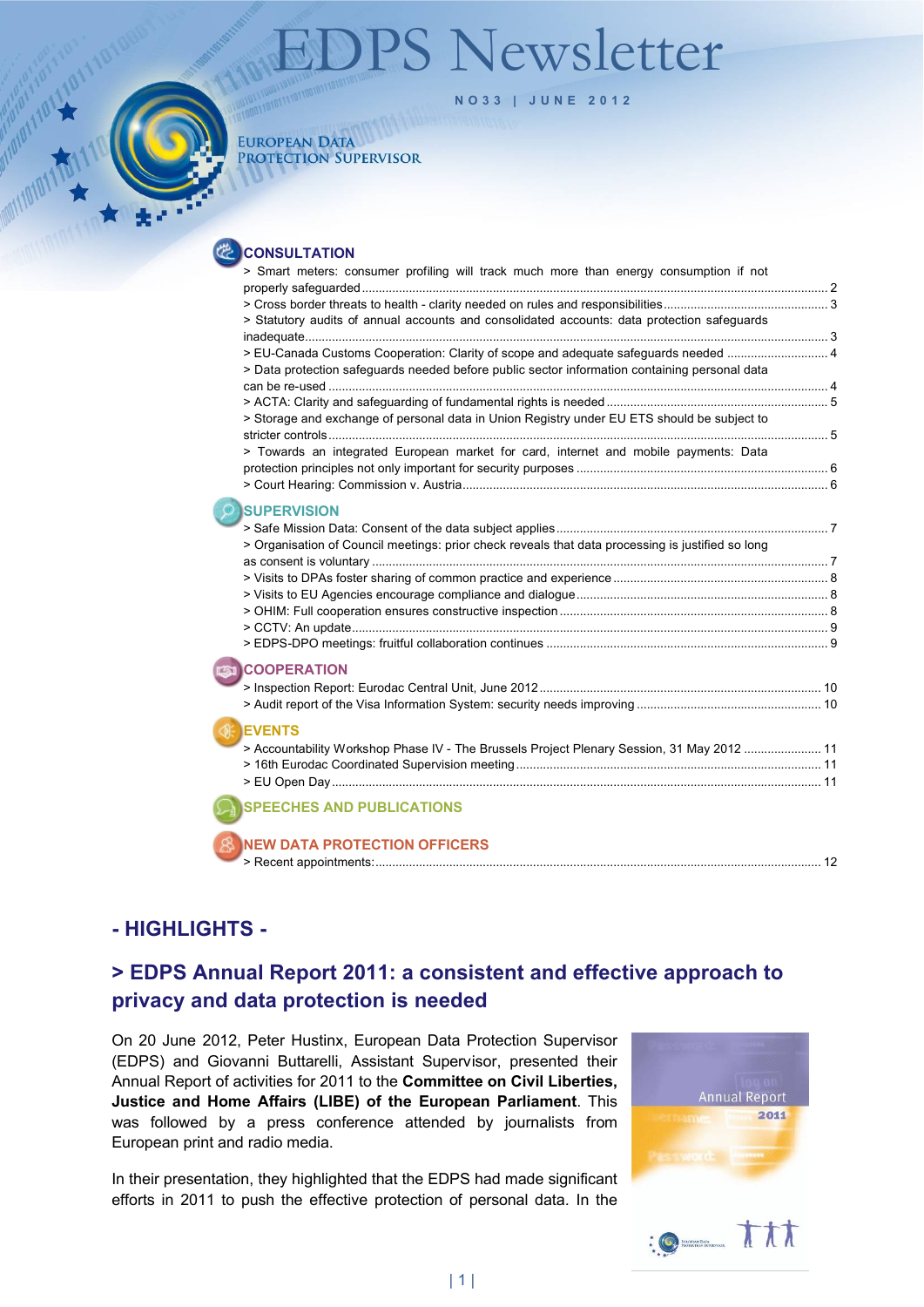

supervision of EU institutions and bodies, a **benchmarking exercise** was carried out to gather indicators of compliance with the Data Protection Regulation. As a consequence, targeted **visits** to selected institutions and agencies below the benchmark or because of a lack of cooperation are now taking place throughout 2012. Overall, the effects of the new EDPS **enforcement policy** showed that most EU institutions and bodies are making good progress in complying with the Regulation, while others should increase their efforts.

In the consultation on new legislative measures, the EDPS issued a **record number of opinions** on a range of relevant subjects. The most prominent was the **Review of the EU legal framework for data protection**, which will remain high on the EDPS agenda in 2012. However, the implementation of the **Stockholm programme** in the area of freedom, security and justice and the **Digital Agenda**, as the cornerstone for the Europe 2020 strategy, also had an impact on data protection. This can also be said of new EU law as a consequence of the **financial crisis**, and a wide variety of other policy areas.

**2011 was a very productive year, in line with our efforts to ensure consistent and effective protection of privacy and personal data in a fast-changing, interconnected world. In its support of technological advances and economic development, particularly in an age of austerity, it is important that the EU administration does not lose sight of the right of the European citizen to privacy and data protection. Only a joint effort to apply a consistent and effective approach will maintain this fundamental right.** Peter Hustinx, EDPS

[EDPS Annual Report 2011](http://www.edps.europa.eu/EDPSWEB/edps/cache/off/EDPS/Publications/AR)

<span id="page-1-1"></span><span id="page-1-0"></span>

# **CONSULTATION**

**> Smart meters: consumer profiling will track much more than energy consumption if not properly safeguarded** 



On Friday 8 June 2012, the EDPS adopted an opinion on the **Commission Recommendation on preparations for the roll-out of smart metering systems**, which gives guidance to Member States to prepare for the roll-out of these systems. While the Europe-wide rollout of smart metering systems may bring significant benefits, it will also enable massive collection of personal data which can track what members of a household do within the privacy of their own homes. In light of these risks, the EDPS calls on the Commission to assess whether further legislative action is necessary at EU level and provides

pragmatic recommendations for such legislative action. Some of these can already be implemented via an amendment to the Energy Efficiency Directive, which is currently before the Council and Parliament. These should at least include a mandatory requirement for controllers to conduct a data protection impact assessment and an obligation to notify personal data breaches.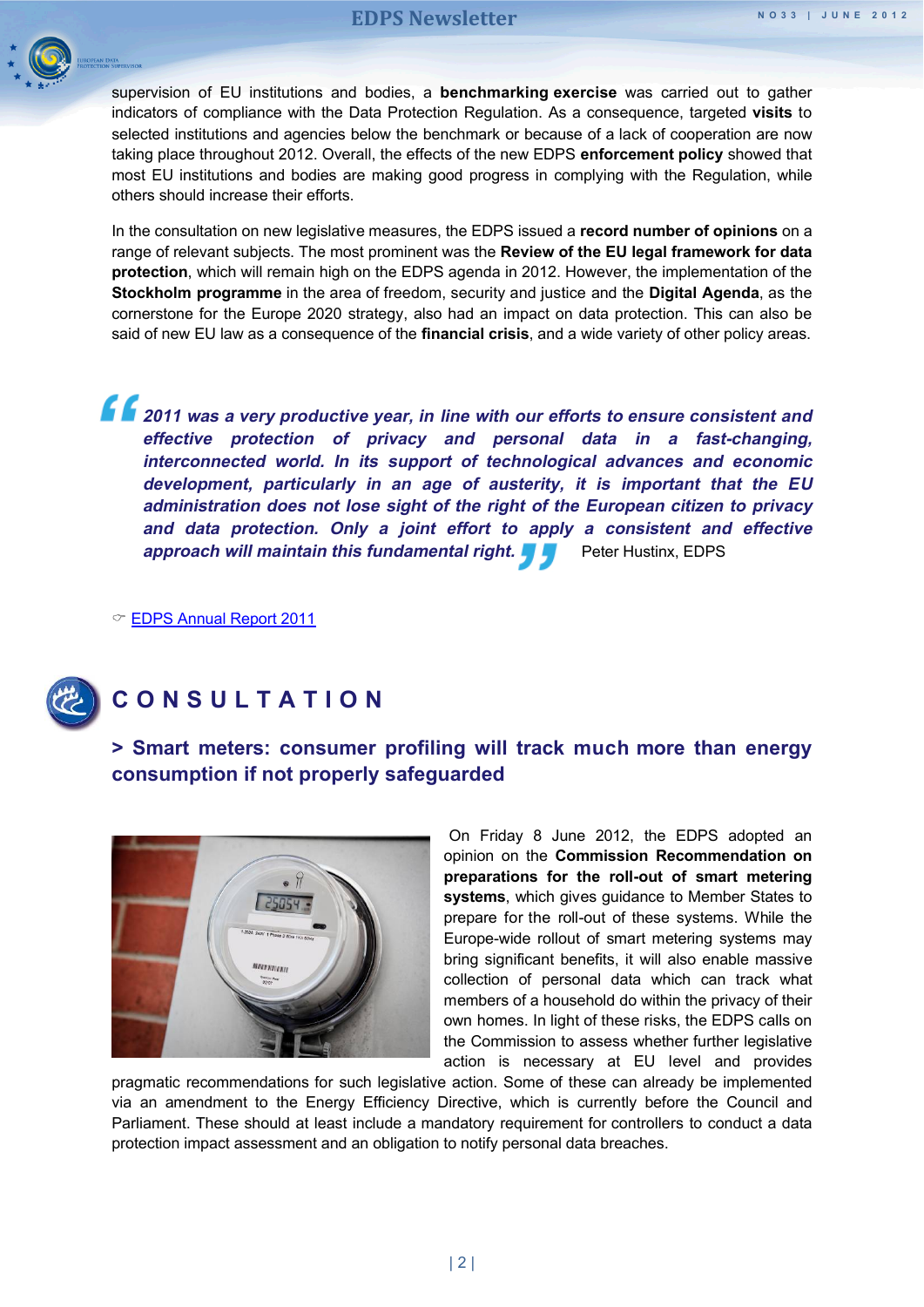

On 9 March 2012, the Commission adopted a Recommendation on preparations for the roll-out of smart metering systems. The rollout is foreseen by 2020 subject to an economic assessment of costs and benefits.

 $\degree$  EDPS Opinion [\(pdf\)](http://www.edps.europa.eu/EDPSWEB/webdav/site/mySite/shared/Documents/Consultation/Opinions/2012/12-06-08_Smart_metering_EN.pdf)

#### <span id="page-2-0"></span>**> Cross border threats to health - clarity needed on rules and responsibilities**

On 28 March 2012, the EDPS issued an Opinion on the Commission proposal on serious cross-border threats to health. The proposal aims to expand the existing Early Warning Response System (EWRS) to include new tasks. Currently, the system is limited to certain communicable diseases; the proposal opens it up to other cross-border threats to health, such as hazards of biological, chemical, or environmental origin that are likely to have an impact across borders. The EDPS had several recommendations to make



on the proposal. Notably, the text should provide clearer rules on contact tracing (collecting personal data on persons who have been in contact with persons exposed to health threats), including when it should be used, how concerned persons will be informed and which types of data is to be processed. Additionally, the EDPS requested clarifying the relationship between the EWRS and the proposed 'ad hoc surveillance networks' meant to monitor the spread of certain other threats to health. Similarly, the responsibilities of the different actors involved should be clarified. Finally, more specific reference should be made to the requirements on data security and confidentiality.

 $\textcircled{r}$  EDPS Opinion [\(pdf\)](http://www.edps.europa.eu/EDPSWEB/webdav/site/mySite/shared/Documents/Consultation/Opinions/2012/12-03-28_Threats_health_EN.pdf)

#### <span id="page-2-1"></span>**> Statutory audits of annual accounts and consolidated accounts: data protection safeguards inadequate**



On 13 April 2012, the EDPS published an Opinion on two Commission proposals regarding the statutory audit of annual accounts and consolidated accounts. The proposals raised data protection concerns in a number of areas including exchanges of information, record keeping, the publication of sanctions and the reporting of breaches.

The EDPS recommendations included the inclusion/redrafting of substantive provisions emphasising the full applicability of existing data protection legislation; a

specification of the type of personal information to define the purposes for which personal data can be processed by competent authorities and the fixing of a precise, necessary and proportionate data retention period for such processing; the introduction of a maximum retention period for personal data; the assurance that the identity of whistle blowers and accused persons are protected as well as ensuring a right to defence. In view of the risks posed by the transfer of data to third countries, a risk assessment should take place on a case-by-case basis as well as an assessment of necessity and proportionality of the proposed provisions on the publication of sanctions. Such publication should be supported by adequate safeguards.

 $\degree$  EDPS Opinion [\(pdf\)](http://www.edps.europa.eu/EDPSWEB/webdav/site/mySite/shared/Documents/Consultation/Opinions/2012/12-04-12_Statutory_audit_EN.pdf)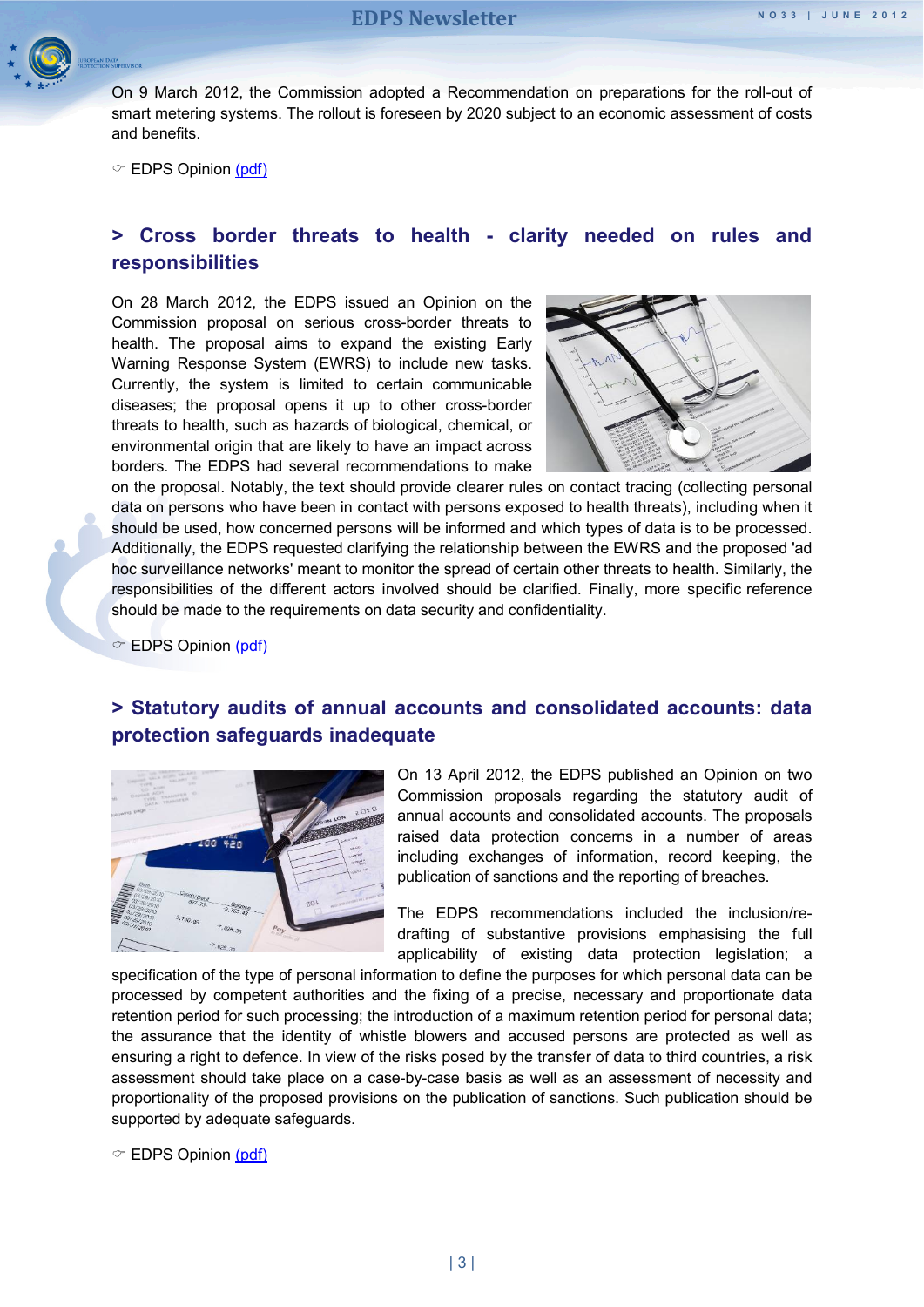<span id="page-3-0"></span>

#### **> EU-Canada Customs Cooperation: Clarity of scope and adequate safeguards needed**

On 12 April 2012, the EDPS issued an Opinion on the draft agreement between the EU and Canada on customs cooperation on matters of supply chain security and related risk management. The EDPS welcomed the privacy requirements contained in the draft and the reference to Article 16 of the EU-Canada Agreement on Customs Cooperation and Mutual Assistance in Customs Matters of 1998. This article states that personal data can only be exchanged if the party receiving the data grants a level of protection which is at least equivalent to the one applicable to the party sending the data.



However, the EDPS recommended that the scope of the agreement be clarified and the categories of data to be exchanged be specified. As regards the processing of sensitive data, he highlighted the need for adequate safeguards and prior checking by data protection authorities. He also recommended that all data subjects be guaranteed the right to be informed; the right of access, rectification and effective judicial and administrative redress and include adequate security measures. Finally, he advised that data protection authorities of both parties supervise compliance with personal data protection law.

 $\circ$  EDPS Opinion [\(pdf\)](http://www.edps.europa.eu/EDPSWEB/webdav/site/mySite/shared/Documents/Consultation/Opinions/2012/12-04-13_Supply_chain_Canada_EN.pdf)

#### <span id="page-3-1"></span>**> Data protection safeguards needed before public sector information containing personal data can be re-used**

On 12 December 2011, the Commission adopted a proposal for a Directive amending Directive 2003/98/EC on the re-use of public sector information (the PSI Directive). The proposal is part of the 'Open-Data Package'. The PSI Directive aims to facilitate the re-use of public sector information throughout the European Union by harmonising the basic conditions for re-use and removing barriers to re-use in the internal market.



In his Opinion of 18 April 2012 on the Open Data Package, the EDPS highlighted the need for specific data protection safeguards whenever PSI contains personal data. He recommended that public sector bodies take a 'proactive approach' when making personal data available for re-use and that a data protection assessment be carried out by the public sector body concerned before any PSI containing personal data is made available. The proposal should include a data protection clause within the terms of the licence to re-use PSI. Where appropriate, data should also

be fully or partially anonymised and license conditions should specifically prohibit re-identification of individuals and the re-use of personal data for purposes that may impact data subjects. In addition, the Commission should develop further guidance on anonymisation and licensing and consult the Article 29 Data Protection Working Party, an advisory body consisting of data protection authorities in EU Member States and the EDPS.

 $\circ$  EDPS Opinion [\(pdf\)](http://www.edps.europa.eu/EDPSWEB/webdav/site/mySite/shared/Documents/Consultation/Opinions/2012/12-04-18_Open_data_EN.pdf)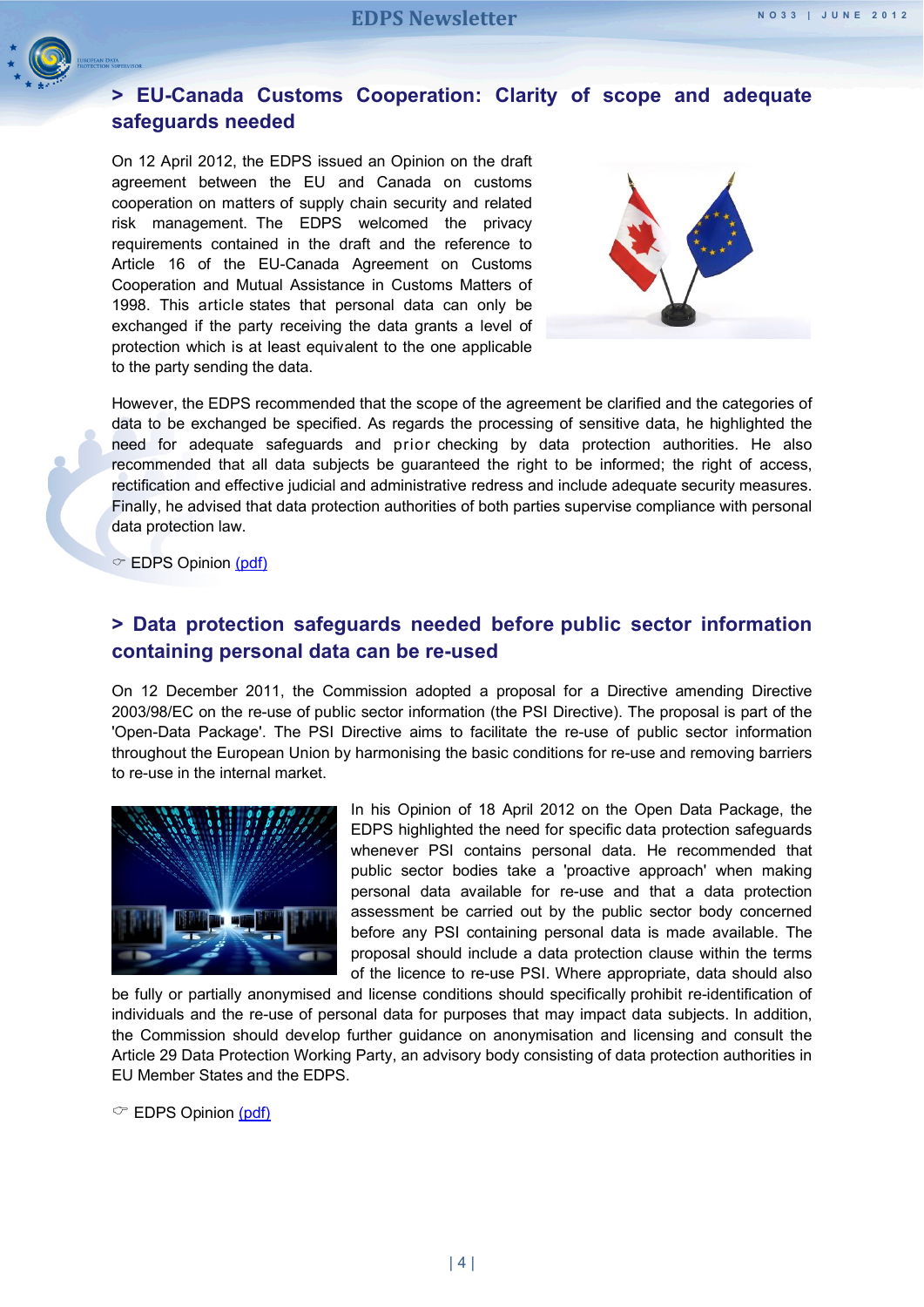<span id="page-4-0"></span>

### **> ACTA: Clarity and safeguarding of fundamental rights is needed**

On 24 April 2012, the EDPS followed up his Opinion of February 2010, on the Anti-Counterfeiting Trade Agreement (ACTA). After analysis of the final text, the second Opinion focused on the processing of personal data in the enforcement of IP rights on the Internet (Article 27 of ACTA). The EDPS emphasised the need for having specific safeguards in a Treaty signed by the EU that encroaches upon fundamental rights. In particular:



- He warned that the Treaty does not sufficiently ensure that measures which involve the monitoring of
	- individuals on the Internet are limited to what is necessary and proportionate for the purpose of enforcing IP rights.
- He pointed out that certain provisions lack clarity (such as Article 27(3)) and do not provide sufficient assurances that the measures implemented further to ACTA will appropriately protect fundamental rights. A clear outline of the types of measures and the safeguards envisaged would have been preferable.
- These safeguards should ensure the right to freedom of speech, the presumption of innocence, the right to effective judicial protection and due process, the freedom to conduct a business and the rights to privacy and data protection, including respect for the secrecy of communications.

 $\textcircled{r}$  EDPS Opinion [\(pdf\)](http://www.edps.europa.eu/EDPSWEB/webdav/site/mySite/shared/Documents/Consultation/Opinions/2012/12-04-24_ACTA_EN.pdf)

#### <span id="page-4-1"></span>**> Storage and exchange of personal data in Union Registry under EU ETS should be subject to stricter controls**

The EU Emissions Trading System (ETS) was established to help meet EU greenhouse gas emission reduction targets under the Kyoto Protocol. One of the key novelties introduced via the Regulation is the establishment of a centralised Union Registry, instead of the previous system of a combination of national registries.



In his Opinion of 11 May 2012, on the Commission Regulation establishing a Union Registry for the trading period commencing on 1 January 2013, the EDPS recommended that amendments to the Regulation, planned for later this year, should contain further data protection safeguards. Among other things, the Regulation should clarify that no criminal records or suspicions regarding criminal activities be recorded in the central databases; provide further

safeguards in case of access to data by third parties, including Europol, prohibit transfers of sensitive personal data to the International Transaction Log (ITL) and with regard to the proposed blacklisting system, limit retention periods. Furthermore, clarification is needed on security and accountability (audits) and a data protection policy should also be adopted.

 $\textcircled{r}$  EDPS Opinion [\(pdf\)](http://www.edps.europa.eu/EDPSWEB/webdav/site/mySite/shared/Documents/Consultation/Opinions/2012/12-05-11_Trading_period_EN.pdf)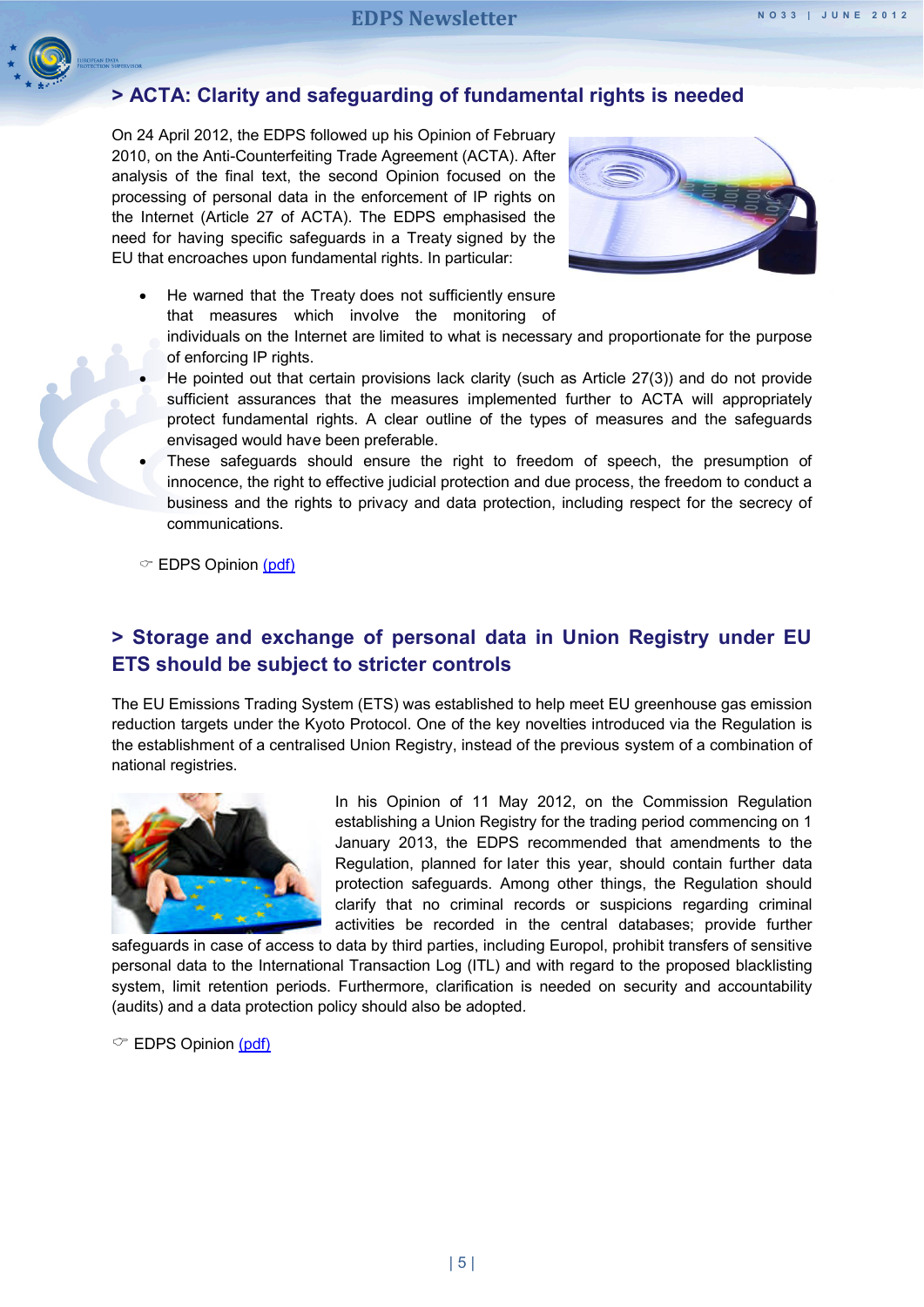<span id="page-5-0"></span>

# **> Towards an integrated European market for card, internet and mobile payments: Data protection principles not only important for security purposes**

On 11 April 2012, the EDPS responded to a public consultation launched by the European Commission on its Green paper which identifies the potential obstacles that prevent a European integration in the card, internet and mobile payment markets. The EDPS welcomed the reference to data protection under the issue of security payments but pointed out that data protection principles apply in other areas too and not in security alone. In particular, the EDPS stressed the need to clearly identify the role and responsibility of each player and to ensure



that they only access and process data that are necessary for the performance of their services. He also highlighted that the principles of 'accountability' as well as 'privacy by design and by default' be taken into account early when developing a strategy and/or instruments. Finally, he stressed the need to put effective mechanisms in place to enable data subjects to exercise their rights in a complex, cross border context.

 $\circ$  EDPS Opinion [\(pdf\)](http://www.edps.europa.eu/EDPSWEB/webdav/site/mySite/shared/Documents/Consultation/Comments/2012/12-04-11_Mobile_Payments_EN.pdf)

#### <span id="page-5-1"></span>**> Court Hearing: Commission v. Austria**



An infringement procedure has been brought by the Commission against Austria, because it believes that the way in which the Austrian Data Protection Authority (DPA) is set up is not in conformity with the EU Data Protection Directive. The Commission claims that the independence of the Austrian DPA is not sufficiently assured, due predominantly to the close ties between the DPA and the Federal Chancellery.

The case was brought before the Court of Justice and on 25

April 2012, the EDPS participated as an intervening party in support of the Commission at the hearing.

In legal terms, the case is comparable to the Commission v. Germany (C-518/07), in which the EDPS also acted as an intervening party in support of the Commission. In its judgment of 9 March 2010, the Court considered that DPAs should be free from any external influence, whether direct or indirect. The mere risk of an external influence is sufficient to conclude that the DPA cannot act with complete independence. In the case against Austria, the Court was asked to provide clarity on the requirements of independence.

The opinion of the Advocate-General is due on 3 July and a Court decision is expected shortly after the summer.

 $\degree$  Commission v. Germany (EDPS newsletter 23, [March 2010\)](http://www.edps.europa.eu/EDPSWEB/webdav/site/mySite/shared/Documents/EDPS/PressNews/Newsletters/Newsletter_23_EN.pdf)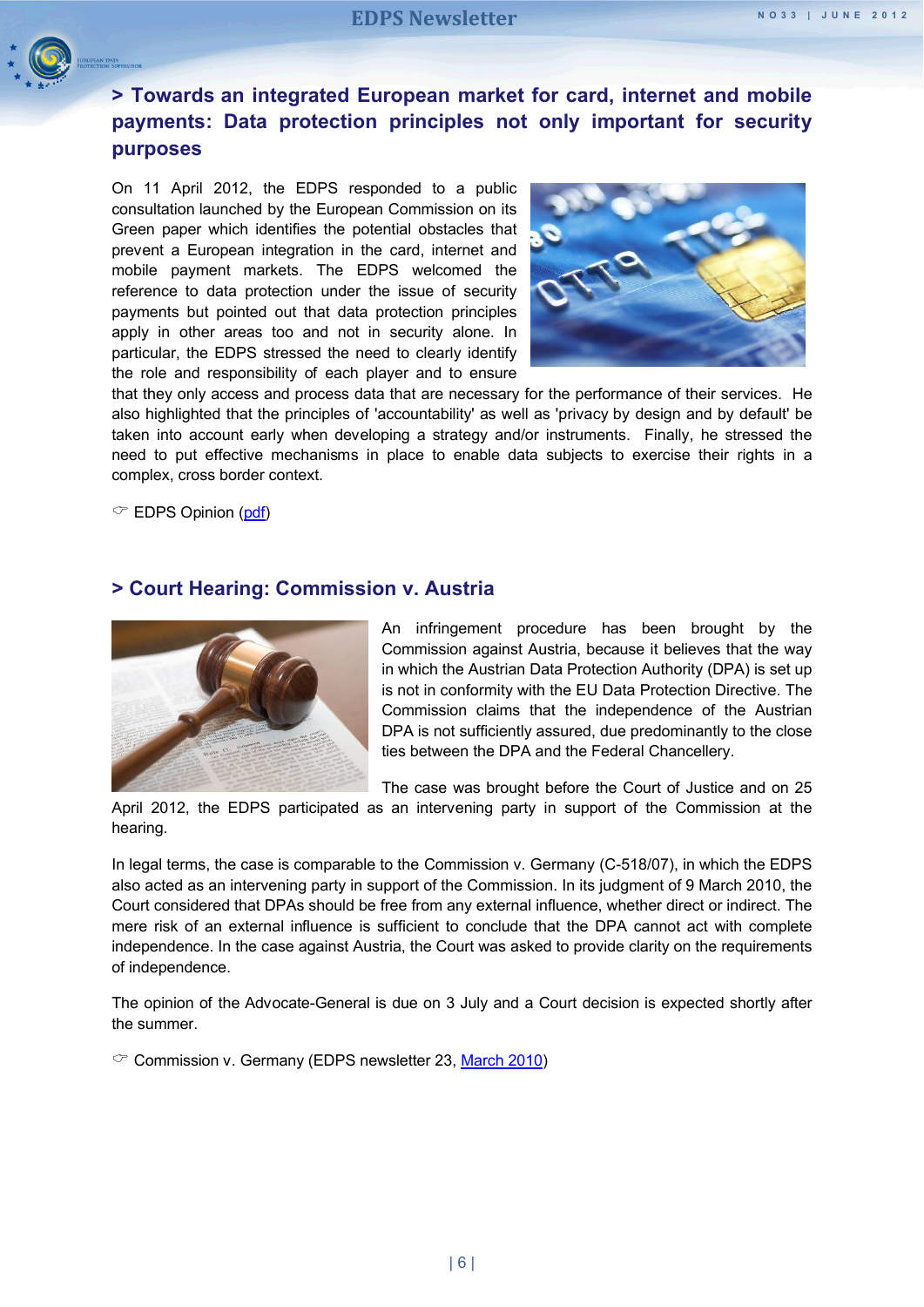<span id="page-6-0"></span>

# **SUPERVISION**

#### **> News on EDPS prior checking of personal data processing**

Processing of personal data by the EU administration that is likely to result in specific risks for the people concerned is subject to a prior check by the EDPS. This procedure serves to establish whether the processing is in compliance with the Data Protection Regulation (EC) No 45/2001, which lays down the data protection obligations of Community institutions and bodies.

#### <span id="page-6-1"></span>**> Safe Mission Data: Consent of the data subject applies**

The purpose of collecting data in the European Parliament's (EP) "Safe Mission Data" system (SMD) is to provide support to EP delegations outside the three main places of work where a rapid and effective reaction is needed in emergency situations.

The EDPS Opinion of 24 May 2012, focused on one of the very reasons to establish the SMD: the processing of health data to protect the vital interests of the data subject. In principle, the processing of health data is prohibited, but the consent of the data subject is one of the exceptions that allows such processing.



The EDPS considered that this exception applies to the

SMD: the health data processed is provided by data subjects on a voluntary basis by means of a collection form, which explicitly notes that there is no obligation to provide any such information. In his Opinion, the EDPS also noted the importance of keeping the health data-up-to date and accurate.

 $\textcircled{r}$  EDPS Opinion [\(pdf\)](http://www.edps.europa.eu/EDPSWEB/webdav/site/mySite/shared/Documents/Supervision/Priorchecks/Opinions/2012/12-05-24_Safe_Mission_Data_EN.pdf)

#### <span id="page-6-2"></span>**> Organisation of Council meetings: prior check reveals that data processing is justified so long as consent is voluntary**



On 16 March 2012, the EDPS issued an Opinion on a notification for Prior Checking received from the Data Protection Officer of the Council of the European Union on the Organisation of Council meetings and meals of the Meetings of Heads of States or Governments, of Summits or Official Meetings with Third Countries and of the Council of the EU and other Meetings at ministerial level or above.

The purpose of collecting personal data for the various meetings is to ensure that participants are served appropriate meals in accordance with their medical and dietary restrictions as well as religious and philosophical beliefs. The purpose for collecting the blood type from the heads of delegations is for medical emergencies.

The EDPS considered that the processing of this data is justified so long as the participants voluntarily provide information on their medical, dietary restrictions and blood type. Furthermore, consent should be based on the information provided by the Council to the data subjects on why the data is being requested. The processing of blood type is also justified as it is necessary to protect the vital interests of the data subject.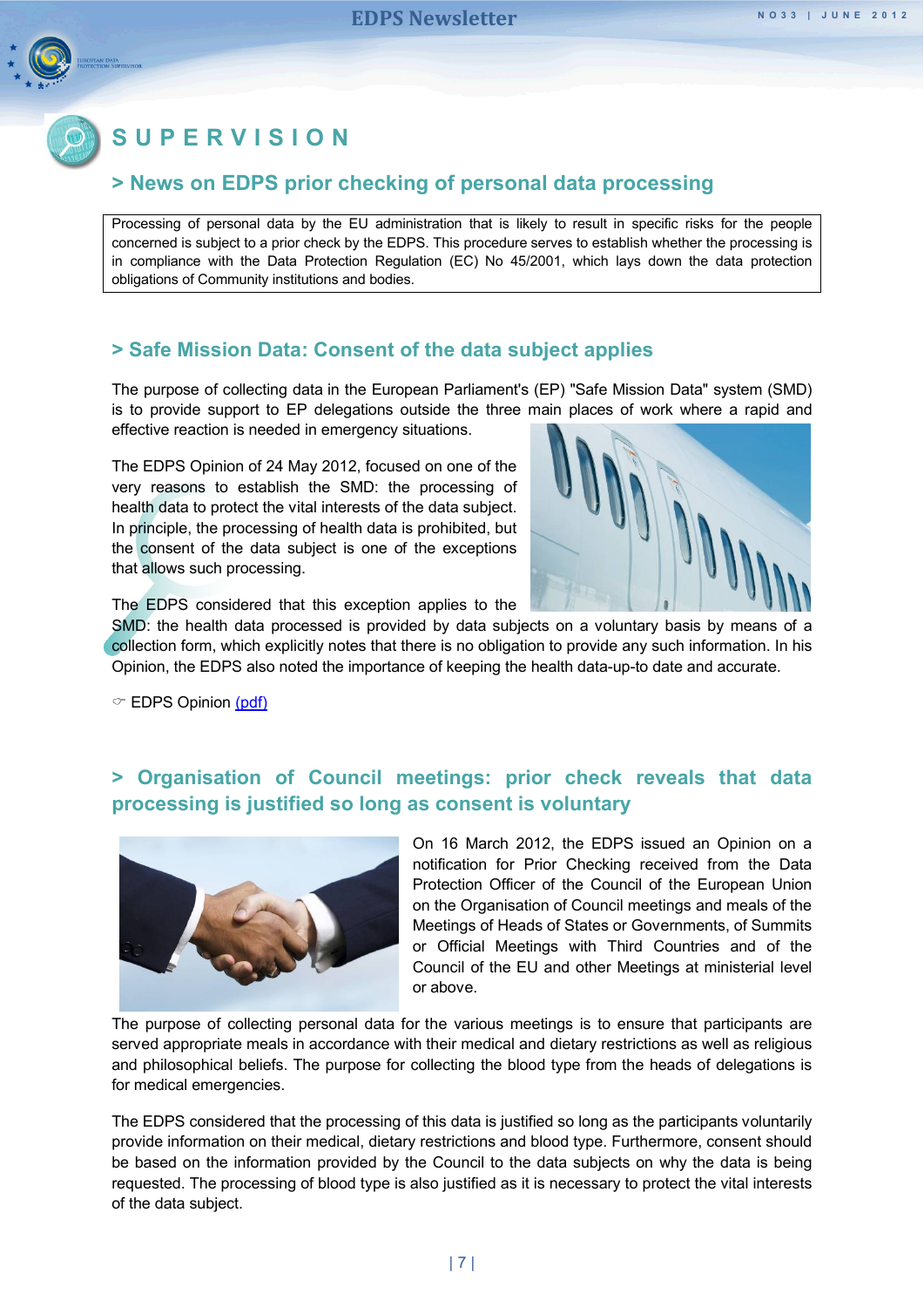

Aside from the importance of the privacy statement that the Council should make available to all participants, Council staff members collecting the data should also sign specific declarations of confidentiality.

 $\degree$  EDPS Opinion [\(pdf\)](http://www.edps.europa.eu/EDPSWEB/webdav/site/mySite/shared/Documents/Supervision/Priorchecks/Opinions/2012/12-03-16_meetings_meals_EN.pdf)

#### <span id="page-7-0"></span>**> Visits to DPAs foster sharing of common practice and experience**

In the first 6 months of 2012, the Supervision and Enforcement (S&E) Unit carried out a number of staff level visits to Data Protection Authorities (DPAs) in Member States with a view to sharing best practice in the implementation of data protection principles, particularly with regard to S&E related activities.

Visits to Germany, France, U.K, Greece, Cyprus and the Czech Republic culminated in colleagues from the DPAs in these countries presenting their methodology in dealing with notifications and complaints, monitoring compliance, carrying out audits and inspections. These meetings were also an occasion to share common experiences in the performance of supervisory tasks.

#### <span id="page-7-1"></span>**> Visits to EU Agencies encourage compliance and dialogue**

As a result of the performance analysis conducted via his 2011 survey of 58 EU institutions and bodies, the EDPS organised visits to five EU agencies between March and June 2012 - ERA, ERCEA, ETF, EASA, and ECDC - to discuss and better understand their level of compliance with the Data Protection Regulation. The visits had a similar structure, consisting of a meeting between the Supervisor or Assistant-Supervisor and the Director of the Agency, further meetings involving the data protection officer and persons in charge of processing operations, and also included presentations on the EDPS approach to monitoring and ensuring regulatory compliance. These meetings provided an opportunity for the EDPS to raise specific concerns - a low level of compliance of the body or a lack of communication with the EDPS - and allowed the Agencies to provide updates on their progress towards compliance. At the end of each visit, a specific roadmap was agreed upon, detailing priority actions to be undertaken by the Agencies and relevant deadlines, under EDPS monitoring, in order to ensure a better level of compliance with the Regulation.

#### <span id="page-7-2"></span>**> OHIM: Full cooperation ensures constructive inspection**

As noted in the 2010 Policy Paper on "Monitoring and Ensuring Compliance with Regulation (EC) 45/2001", the Regulation provides "broad powers, including those of inspection, enabling the EDPS to perform his function as a supervisory authority". Given the significant time and resources required to carry out inspections, the EDPS ensures a selective approach to their use.



In April 2012, the EDPS conducted an investigation at the Office

of Harmonization for the Internal Market (OHIM). The OHIM was selected for inspection on the basis of a risk assessment exercise (the OHIM scored below one of the benchmarks established in its peer Group in the 2011 EDPS Survey) and in order to raise awareness about the EDPS, his powers and the importance of compliance with data protection rules. The overall aim of the inspection was to verify facts and practices particularly as a follow-up to selected complaints and to check the full implementation in practice of the recommendations contained in selected prior check Opinions. The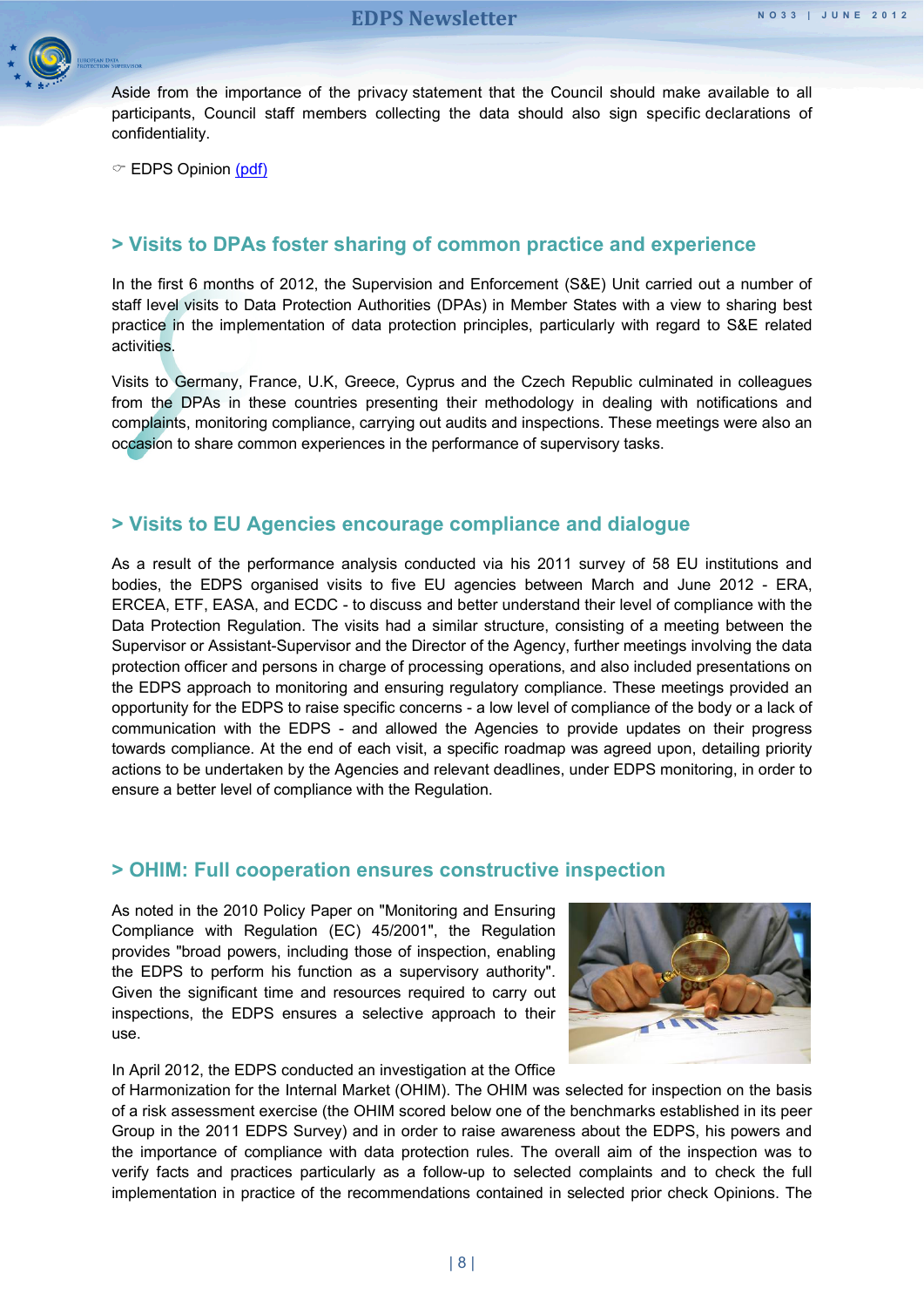

OHIM cooperated fully and constructively throughout the inspection exercise and the evidence gathered is currently under examination.

#### <span id="page-8-0"></span>**> CCTV: An update**



As an expression of institutional accountability and good administration, institutions and bodies need to comply and demonstrate compliance with the 2010 Video-Surveillance Guidelines and, as a supervisory authority, the EDPS must and will ensure that they do.

Following the publication in February 2012 of a Followup Report outlining the status of compliance of EU institutions and bodies with the 2010 Video-Surveillance Guidelines, the EDPS has pushed for further progress where necessary:

- At the beginning of February, the EDPS reminded nine institutions and bodies of their obligation under the Guidelines to adopt a video-surveillance policy. One agency has, in the meantime, followed this up by adopting a policy; four others have submitted draft policies.
- In mid-March, reminders were sent to ten institutions and bodies which according to the Guidelines required an impact assessment as well as subsequent prior checking. In the meantime, these issues have been successfully resolved for five institutions and bodies and commitments have been received from all but one.
- At the beginning of April, 15 bodies which at the time of publication of the Guidelines in March 2010, had not or only recently been established, were invited to establish compliance with the Guidelines and to notify the EDPS accordingly by 30 June 2012. This involves verifying the adequacy and compliance of their existing practices, preparing a video-surveillance policy and auditing the practices against the policy, the Guidelines and the Regulation in a formal adequacy and compliance audit.

#### <span id="page-8-1"></span>**> EDPS-DPO meetings: fruitful collaboration continues**

The bi-annual meeting of Data Protection Officers and the European Data Protection Supervisor took place at the European Chemicals Agency in Helsinki on 30 March 2012. Discussions included:

- the Data Protection Reform Package. The EDPS gave an update on the progress of the European Commission proposal and highlighted some notable issues such as the accountability principle and the role of the DPO;
- the EDPS Roadmap 2012 setting out the supervision activity and the changes foreseen in the prior check procedure;
- Recent developments in prior checking opinions or consultations.

The meeting concluded with an open discussion between DPOs and the EDPS on shared issues and common problems such as the data retention period in evaluation procedures.

The meeting once again demonstrated fruitful collaboration between the EDPS and the DPOs.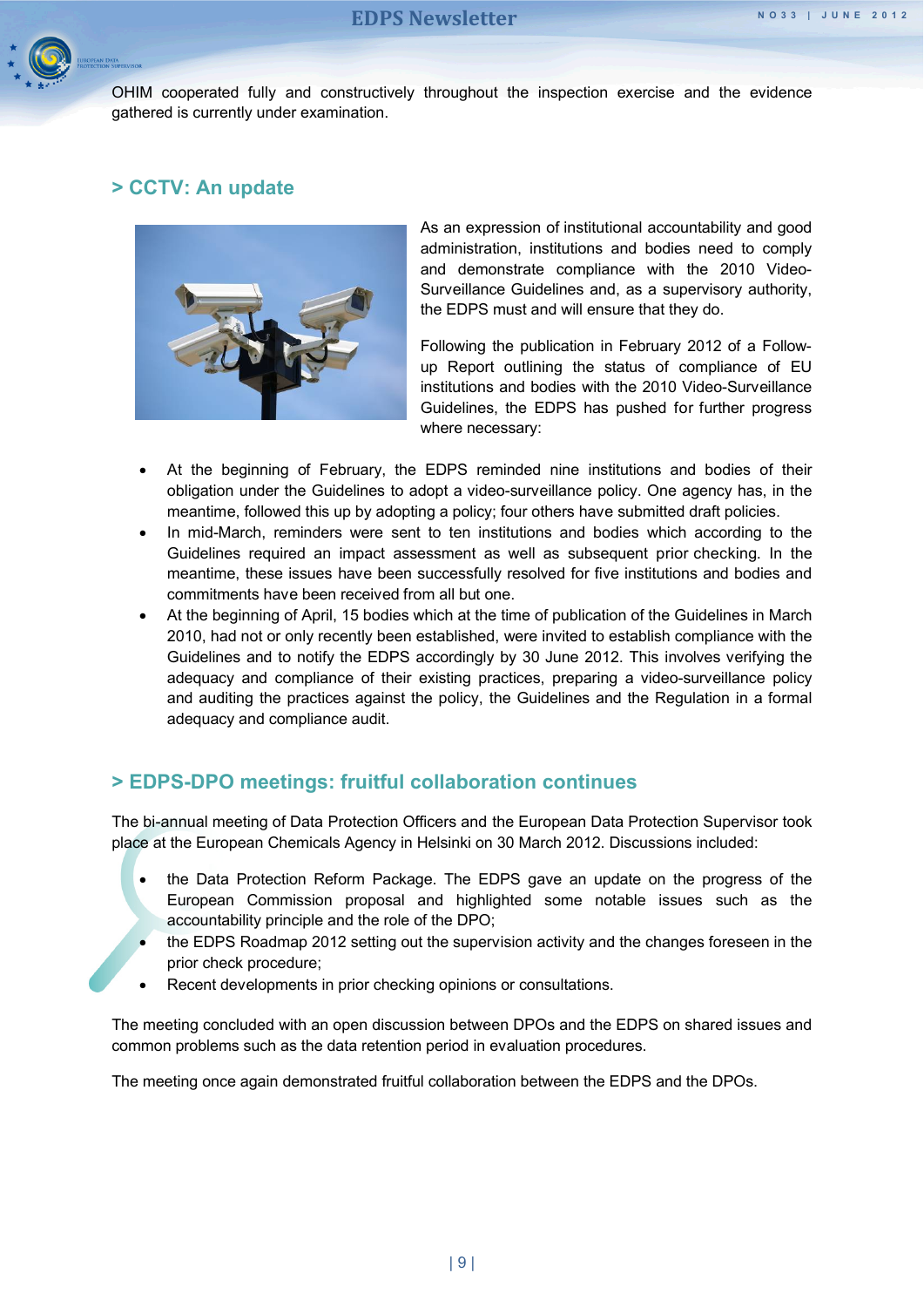<span id="page-9-0"></span>

# **COOPERATION**

#### <span id="page-9-1"></span>**> Inspection Report: Eurodac Central Unit, June 2012**



The EDPS carried out his first inspection of the EURODAC Central Unit in 2006 followed by a security audit in 2007. The European Commission's DG HOME committed to implement the resulting recommendations on the security of the central unit during its upgrade to EURODAC plus, which in itself aimed to enhance performance, quality and security.

The scope of the second inspection in June 2012 was to verify implementation of the EDPS recommendations and to

assess the overall organisational and technical procedures for the protection of personal data and security in EURODAC plus, in accordance with Regulation 45/2001 and the EURODAC Regulation.

The EDPS inspectors found that the overall level of data protection and security of the EURODAC Central Unit is high. Most of the EDPS recommendations made in the 2006-2007 inspection and security audit have been taken into account in EURODAC plus. Nonetheless, there are some elements which need further improvement in order to assure data protection and security of the overall system.

 $\degree$  EDPS inspection report [\(pdf\)](http://www.edps.europa.eu/EDPSWEB/webdav/site/mySite/shared/Documents/Supervision/Eurodac/12-06-14_EURODAC_inspection_summary_EN.pdf)

#### <span id="page-9-2"></span>**> Audit report of the Visa Information System: security needs improving**

The Visa Information System (VIS) is a system for the exchange of short-stay visa data between Member States. It was established by Regulation (EC) No 767/2008 of the European Parliament and of the Council of 9 July 2008 concerning the Visa Information System (VIS) and the exchange of data between Member States on short-stay visas (VIS Regulation).

As the supervisory authority of the Central Unit of the Visa



Information System, the EDPS launched a comprehensive security audit of the Central Unit and the Backup Central Unit, located in Strasbourg (France) and Sankt Johann im Pongau (Austria). The audit comprised two visits (7-8 July 2011 and 16-18 November 2011). The second visit took place approximately one month after the Visa Information System went live on 11 October 2011.

The audit report sent to the European Commission, the European Parliament, the Council and the national data protection authorities on 7 June 2012, detailed the findings of an audit team together with specific recommendations. None of the security weaknesses found will impede normal operation of the system. However, some of the issues represent significant security risks and require prompt correction.

 $\degree$  EDPS audit report [\(pdf\)](http://www.edps.europa.eu/EDPSWEB/webdav/site/mySite/shared/Documents/Supervision/VIS/12-06-01_VIS_security_audit_report_summ_EN.pdf)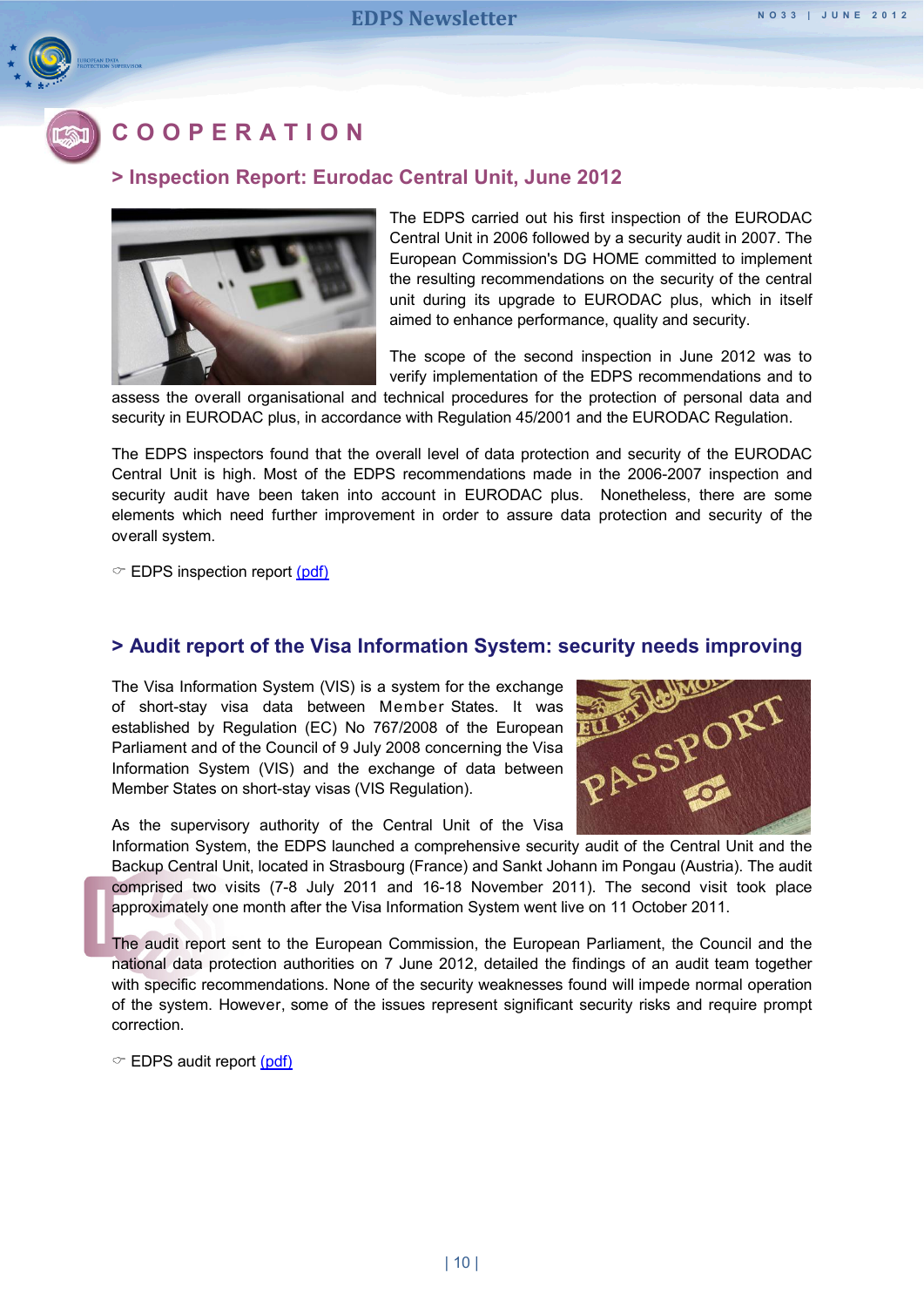<span id="page-10-0"></span>

# **EVENTS**

#### <span id="page-10-1"></span>**> Accountability Workshop Phase IV - The Brussels Project Plenary Session, 31 May 2012**



On 31 May 2012, the EDPS hosted the plenary session of the Accountability project Phase IV, organised by the Center for Information Policy Leadership. The session focused on **how to make accountability work in practice** on a global scale. Participants included representatives from private organisations, academics, the European Commission, as well as supervisory authorities in Europe, Canada, the US (FTC) and Mexico. Discussions included:

A review of an **accountability scorecard**, developed by the Center,

for the purpose of matching privacy programs against Canadian guidance on Accountability;

- A preview of the **forthcoming guidance from the CNIL** on Binding Corporate Rules as a Privacy compliance programme;
- Understanding the **risk to privacy** when establishing a legal basis to process data;
- An update on the Review of the **OECD Guidelines** on the Accountability Principle
- A presentation of the APEC governance model, the work done by the CNIL and the US Department of Commerce in mapping BCRs requirements to those of **cross-border privacy rules in the APEC framework**.

#### <span id="page-10-2"></span>**> 16th Eurodac Coordinated Supervision meeting**

The EDPS organised the 16th meeting of the EURODAC Supervision Coordination Group in Brussels on 24 May 2012. The Group took stock of the latest legislative developments on Eurodac and included representatives of the UNHCR and the Commission in discussions on the access of law enforcement authorities to the system. The coordinated security audit questionnaire, which is close to completion, was discussed with the aim of providing national data protection authorities a common framework for security audit methodology by the end of the year.

A state of play on the "failure to enrol" exercise was also presented. "Failure to enrol" refers to applicants for asylum whose fingerprints are not readable for various reasons. The aim of this exercise is to explore and share the differences in dealing with "failure to enrol" in Member States with recommendations of best practice. Along with adopting its activity report for 2010 and 2011, the Group took note of the latest developments on the Visa Information System (VIS) with a view to officially launching the VIS Coordinated Supervision before the end of the year.

#### <span id="page-10-3"></span>**> EU Open Day**

On Saturday 12 May 2012, the EU institutions held its annual festival of Europe with open days in Brussels to mark the Schuman Declaration anniversary. Thousands of people joined in the celebrations and made it a very successful day.

The EDPS welcomed visitors with an eye-catching infra-red camera display as a backdrop to our information stand in the European Parliament premises (ASP building - main street). We helped visitors to learn a bit more about the protection of

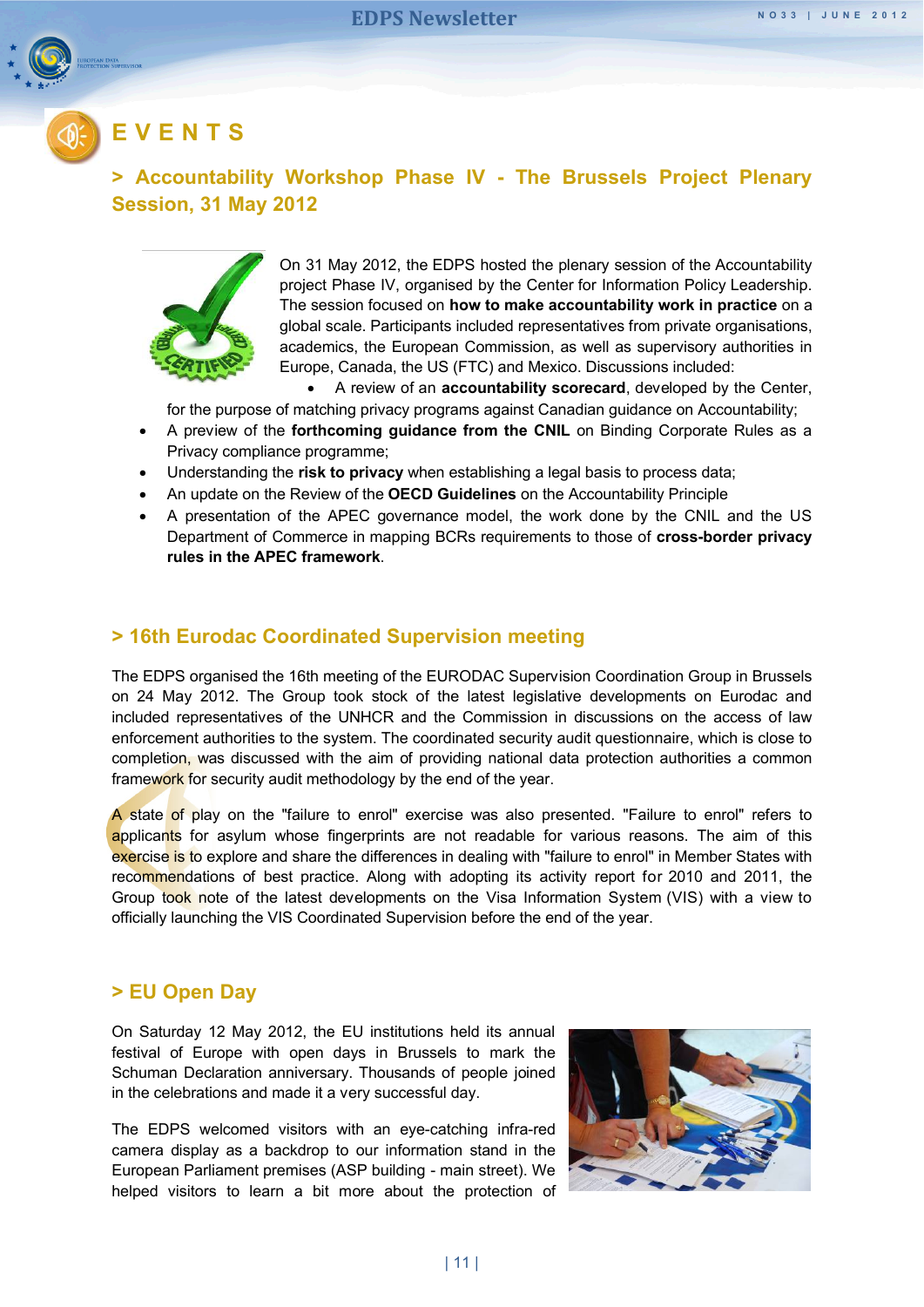

personal data and take part in a quiz to win a prize as well as offering some informative and fun awareness raising materials to take home. We look forward to welcoming even more visitors to our stand next year.

<span id="page-11-0"></span>

# **SPEECHES AND PUBLICA TIONS**

- "Smart Borders", EU-PNR and Travellers' Surveillance, [\(pdf\)](http://www.edps.europa.eu/EDPSWEB/webdav/site/mySite/shared/Documents/EDPS/Publications/Speeches/2012/12-06-26_Smart_Boarders_EN.pdf) speaking notes of Peter Hustinx at the Greens' conference "An Emerging e-Fortress Europe? - Border Surveillance, Frontex and Migration Control", European Parliament, Brussels (26 June 2012)
- "Data protection and privacy regulation: what impact on business and consumers? The evolution in the approach to privacy: the vision of US, EU and Italy", [\(pdf\)](http://www.edps.europa.eu/EDPSWEB/webdav/site/mySite/shared/Documents/EDPS/Publications/Speeches/2012/12-06-21_Speech_AmCham_GB_EN.pdf) speech delivered by Giovanni Buttarelli at the AmCham Italy and the US mission at the Italian Senate, Rome (21 June 2012)
- "Towards More Effective and Consistent Data Protection across the EU", [\(pdf\)](http://www.edps.europa.eu/EDPSWEB/webdav/site/mySite/shared/Documents/EDPS/Publications/Speeches/2012/12-06-18_DUD_Speech_Berlin_EN.pdf) speech delivered by Peter Hustinx at the 14th Annual Conference DuD 2012 - Datenschutz und Datensicherheit, Berlin (18 June 2012)
- "Mobile Personal Clouds with Silver Linings", [\(pdf\)](http://www.edps.europa.eu/EDPSWEB/webdav/site/mySite/shared/Documents/EDPS/Publications/Speeches/2012/12-06-08_Speech_Cloud_EN.pdf) speech delivered by Giovanni Buttarelli at the Columbia Institute for Tele-Information, New York (8 June 2012, videoconference)
- **Hearing and the Workshop organised by the Committee on Civil Liberties, Justice and Home** Affairs on ACTA, [\(pdf\)](http://www.edps.europa.eu/EDPSWEB/webdav/site/mySite/shared/Documents/EDPS/Publications/Speeches/2012/12-05-16_LIBE_ACTA_EN.pdf) (pdf) speaking notes of Giovanni Buttarelli (26 April and 16 May 2012)
- **. Towards the Establishment of the European Cybercrime Centre (EC3) within Europol: Data** Protection implications?" [\(pdf\)](http://www.edps.europa.eu/EDPSWEB/webdav/site/mySite/shared/Documents/EDPS/Publications/Speeches/2012/12-05-16_Speech_Cybercrime_EN.pdf) speech delivered by Giovanni Buttarelli at the ERA Seminar, Brussels (16 May 2012)
- "The EU Data Protection Reform: New Fundamental Rights Guarantees", [\(pdf\)](http://www.edps.europa.eu/EDPSWEB/webdav/site/mySite/shared/Documents/EDPS/Publications/Speeches/2012/12-05-10_Speech_Vienna_EN.pdf) speech delivered by Peter Hustinx at the 3rd Annual Symposium, European Union Agency for Fundamental Rights, Vienna (10 May 2012)
- "Modernising the Professional Qualifications Directive", [\(pdf\)](http://www.edps.europa.eu/EDPSWEB/webdav/site/mySite/shared/Documents/EDPS/Publications/Speeches/2012/12-04-25_Speech_Qualification_Directive_EN.pdf) speech delivered by Giovanni Buttarelli at the Hearing of the EP Committee on the Internal Market and Consumer Protection, Brussels (25 April 2012)
- "EU General Data Protection & Privacy Regulation What Impact on Business?", [\(pdf\)](http://www.edps.europa.eu/EDPSWEB/webdav/site/mySite/shared/Documents/EDPS/Publications/Speeches/2012/12-03-27_ACC_Paris_EN.pdf) speech of Peter Hustinx delivered at American Chamber of Commerce in France, Paris (27 March 2012).

# <span id="page-11-1"></span>**NEW DATA PROTECTION OFFICERS**

Each European institution and body has to appoint at least one person as a Data Protection Officer (DPO). These officers have the task of ensuring the application of the data protection obligations laid down in Regulation (EC) No 45/2001 in their institution or body in an independent manner.

#### <span id="page-11-2"></span>**> Recent appointments:**

- Carine CLAEYS, ad interim, EEAS
- Paula McCLURE, The European Support Asylum Office
- Fedia MATTARELLI, Clean Sky Joint Undertaking
- Gregor SCHNEIDER, Office for Harmonization in the Internal Market (OAMI)
- $\degree$  See full list of **DPOs**